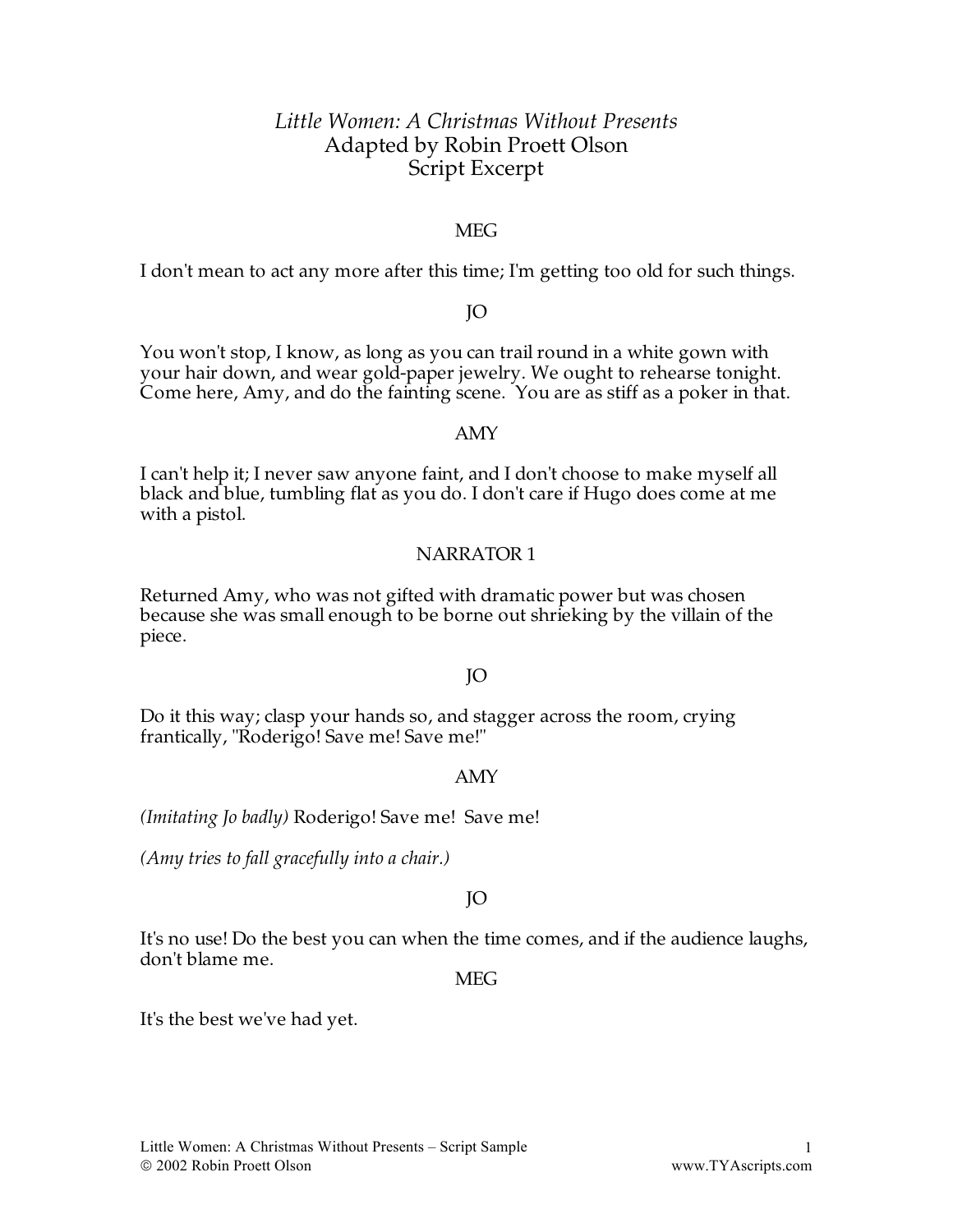### **BETH**

I don't see how you can write and act such splendid things, Jo. You're a regular Shakespeare!

### JO

Not quite. I do think "The Witch's Curse, an Operatic Tragedy", is rather a nice thing; but I'd like to try Macbeth, if we only had a trap-door for Banquo. I always wanted to do the killing part. "Is that a dagger I see before me?"

#### MEG

No, it's the toasting fork, with mother's shoe on it instead of the bread. Beth's stage-struck!

*Marmee enters from outside*

### MARMEE (Narrator 1)

Glad to find you so merry, my girls.

### NARRATOR 4

The girls thought the grey cloak and unfashionable bonnet covered the most splendid mother in the world.

### MARMEE

Well, dearies, how, have you got on today? There was so much to do, getting the boxes ready to go tomorrow, that I didn't come home to dinner. Has anyone called, Beth? How is your cold Meg? Jo, you looked tired to death. Come and kiss me baby.

### NARRATOR 5

As they gathered about, Mrs. March said, with a particularly happy face.

### MARMEE

I've got a treat for you.

#### JO

A letter! A letter! Three cheers for father!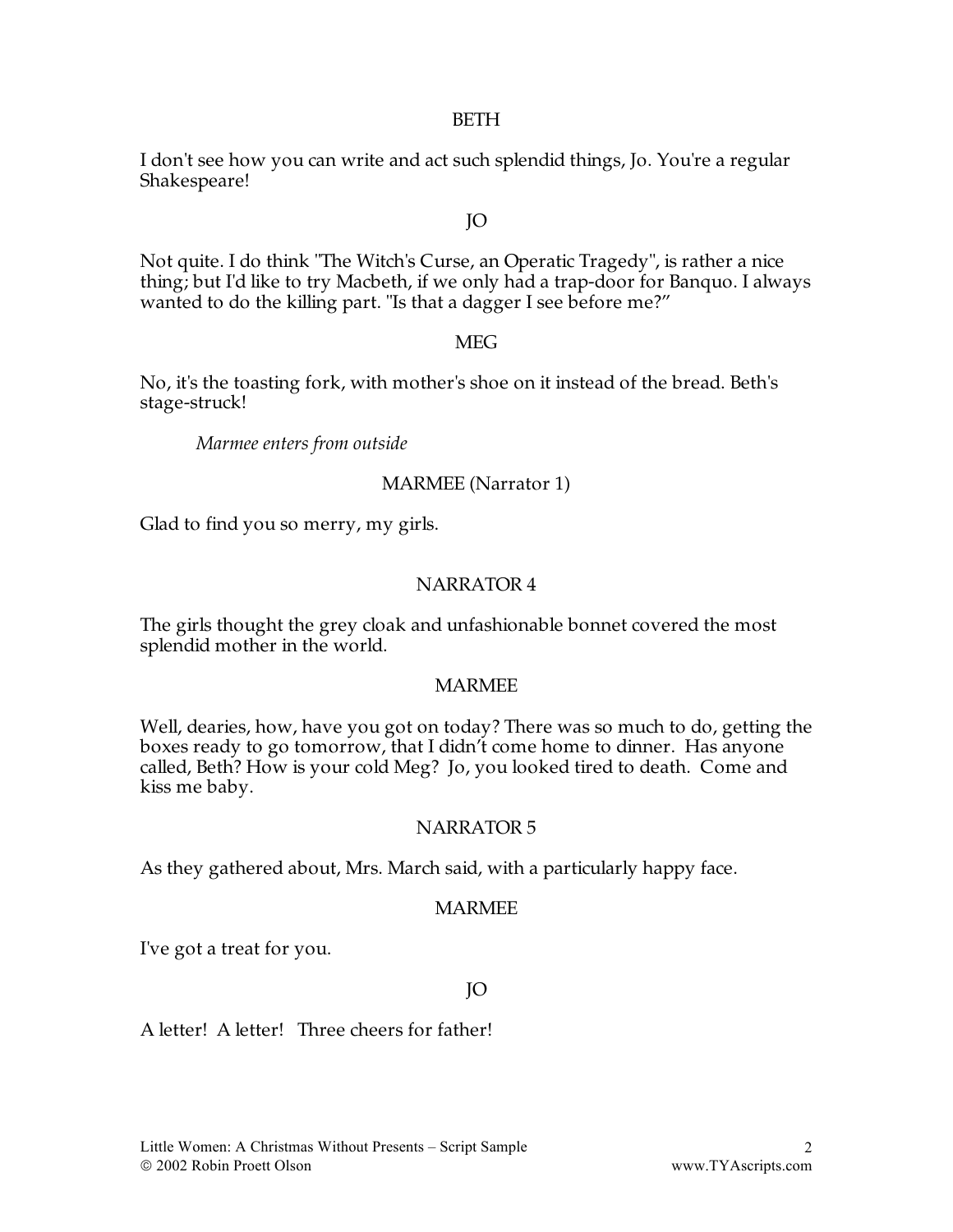### MARMEE

Yes, a nice long letter. He is well, and thinks he shall get through the cold season better than we feared. He sends all sorts of loving wishes for Christmas, and an especial message to you girls.

### **BETH**

When will he come home, Marmee?

## MARMEE

Not for many months unless he is sick. He will stay and do his work faithfully as long as he can and we won't ask for him back a minute sooner than he can be spared. Now come and hear the letter.

#### ALL

They all drew together,

## NARRATOR 1

Mother in the big chair,

## NARRATOR 5

with Beth at her feet,

NARRATOR 3

Meg

# NARRATOR 4

and Amy

## NARRATORS 3 & 4

perched on either arm of the chair,

# NARRATOR 2

And Jo leaning on the back, where no one would see any sign of emotion if the letter should happen to be touching.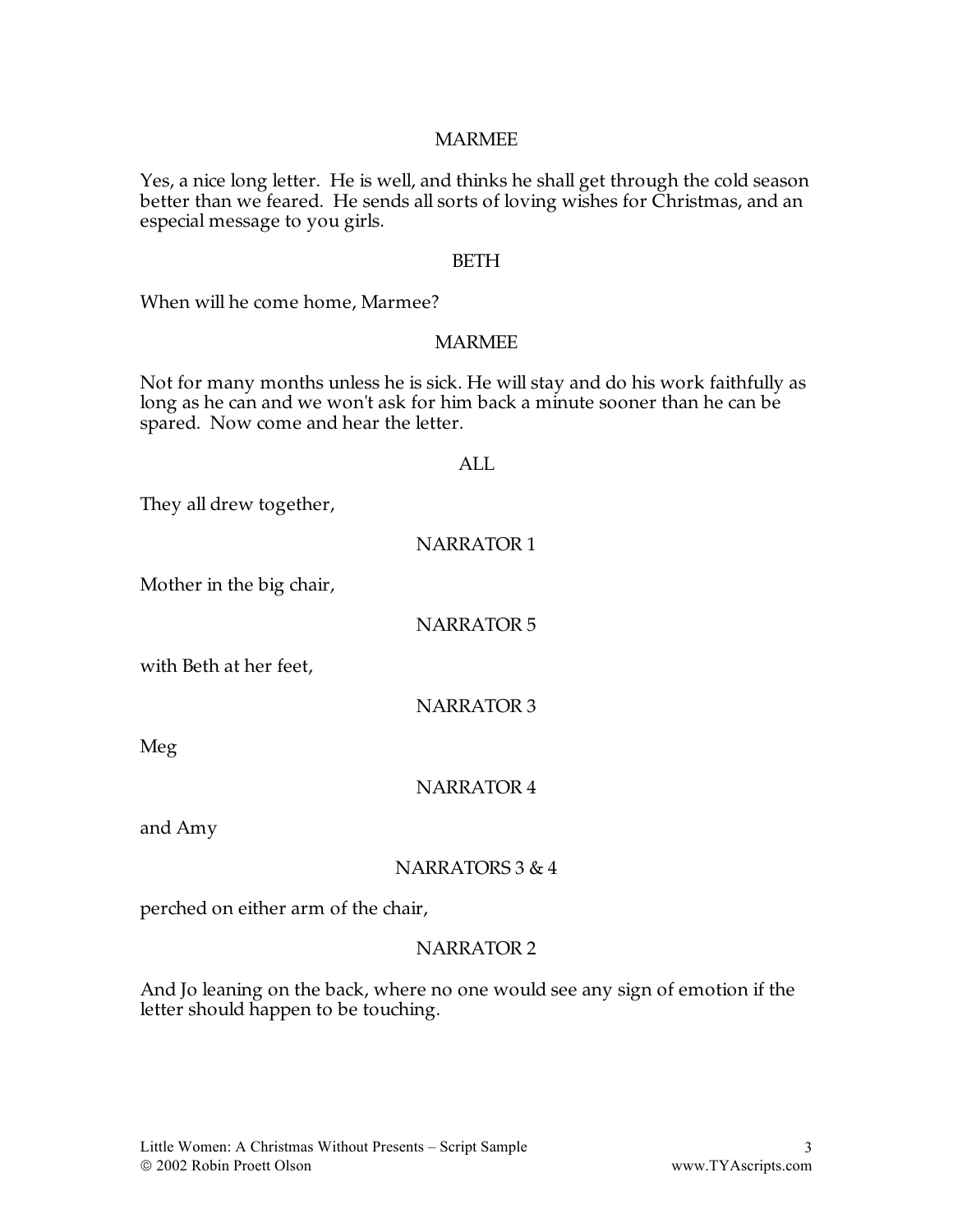## NARRATOR 1

Very few letters were written in those hard times that were not touching, especially those which fathers sent home.

## NARRATOR 3

In this one little was said of the hardships endured, the dangers faced,

### NARRATOR 5

Or the home-sickness conquered.

### NARRATOR 4

It was a cheerful, hopeful letter,

## NARRATOR 2

Full of lively descriptions of camp life, marches, and military news;

## NARRATOR 1

And only at the end did the writer's heart overflow with fatherly love and longing for the little girls at home.

## FATHER (VOICE OVER)

Give them all my dear love and a kiss. Tell them I think of them by day, pray for them by night, and find my best comfort in their affection at all times. A year seems very long to wait before I see them, but remind then that while we wait we may all work, so that these hard days need not be wasted. I know they will remember all I said to them, that they will be loving children to you, will do their duty faithfully, fight their bosom enemies bravely and conquer themselves so beautifully, that when I come back to them I may be fonder and prouder than ever of my little women.

## NARRATOR 2

Everybody sniffed when they came to that part.

## AMY

I am a selfish girl! But I'll truly try to be better, so he mayn't be disappointed in me by and by.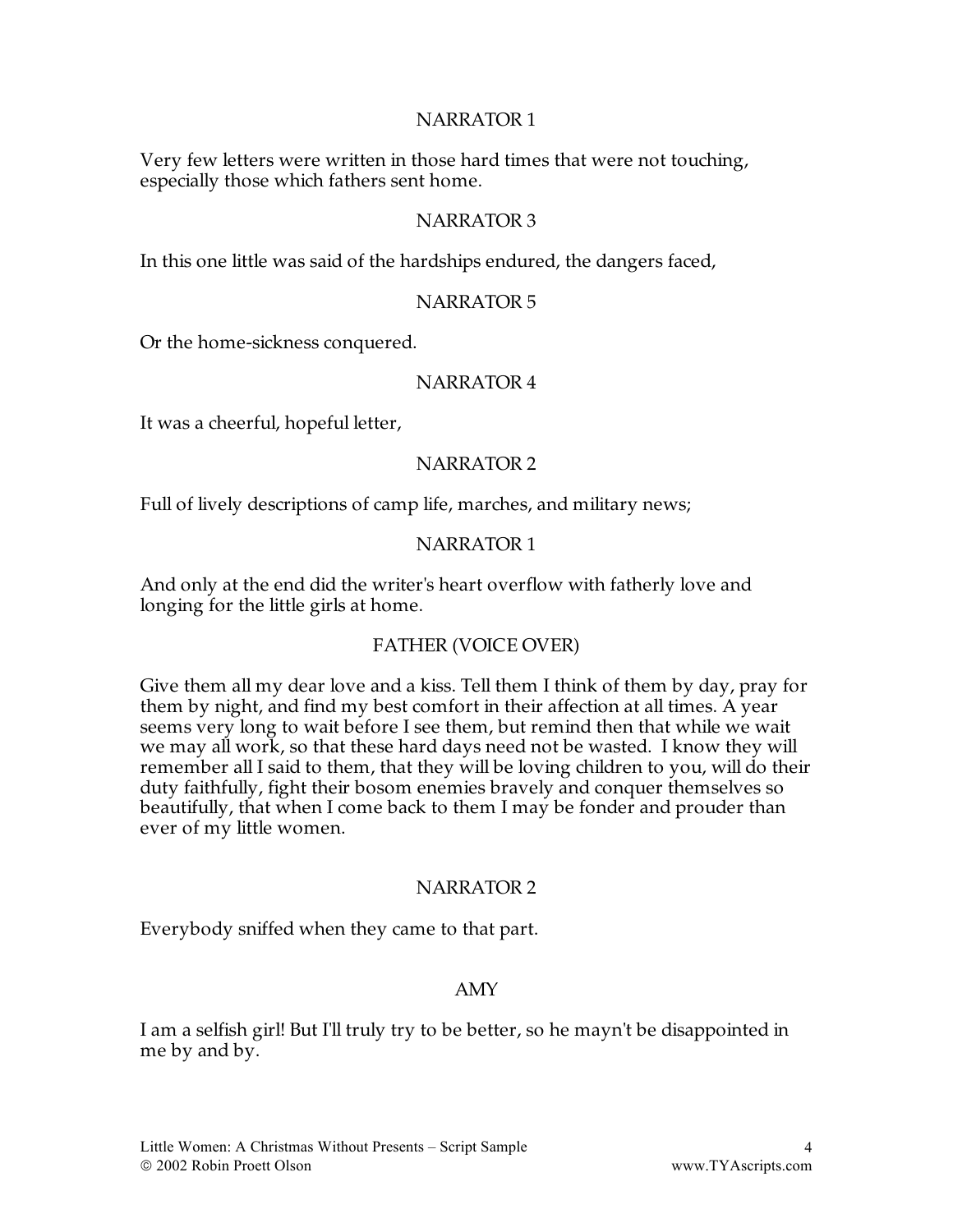I'll try and be what he loves to call me, "a little woman", and not be rough and wild; but do my duty here instead of wanting to be somewhere else.

### **MEG**

We all will! cried Meg. I think too much of my looks, and hate to work, but won't any more, if I can help it.

### NARRATOR 2

Beth said nothing, but wiped away her tears with the blue army sock, and began to knit with all her might, losing no time in doing the duty that lay nearest her.

#### MARMEE

Do you remember how you used to play Pilgrim's Progress when you were little things? Nothing delighted you more than to have me tie my piece-bags on your backs for burdens, give you hats and let you travel through the house from the cellar to the housetop?

#### AMY

If I wasn't too old for such things, I'd rather like to play it over again.

#### NARRATOR 1

We never are too old for this, my dear, because it is a play we are playing all the time in one way or another. Our burdens are here, *(she indicates her heart)* our road is before us, and the longing for goodness and happiness is the guide that leads us through many troubles and mistakes to the peace, which is the true Celestial City. Now my little pilgrims suppose you begin again, not in play, but in earnest, and see how far you can get before Father comes home.

#### **MEG**

Let us do it. It is only another name for trying to be good, and the story may help us; for though we do want to be good, it's hard work, and we forget, and don't do our best.

### JO

We were in the Slough of Despond tonight, and Mother came and pulled us out as Help did in the book.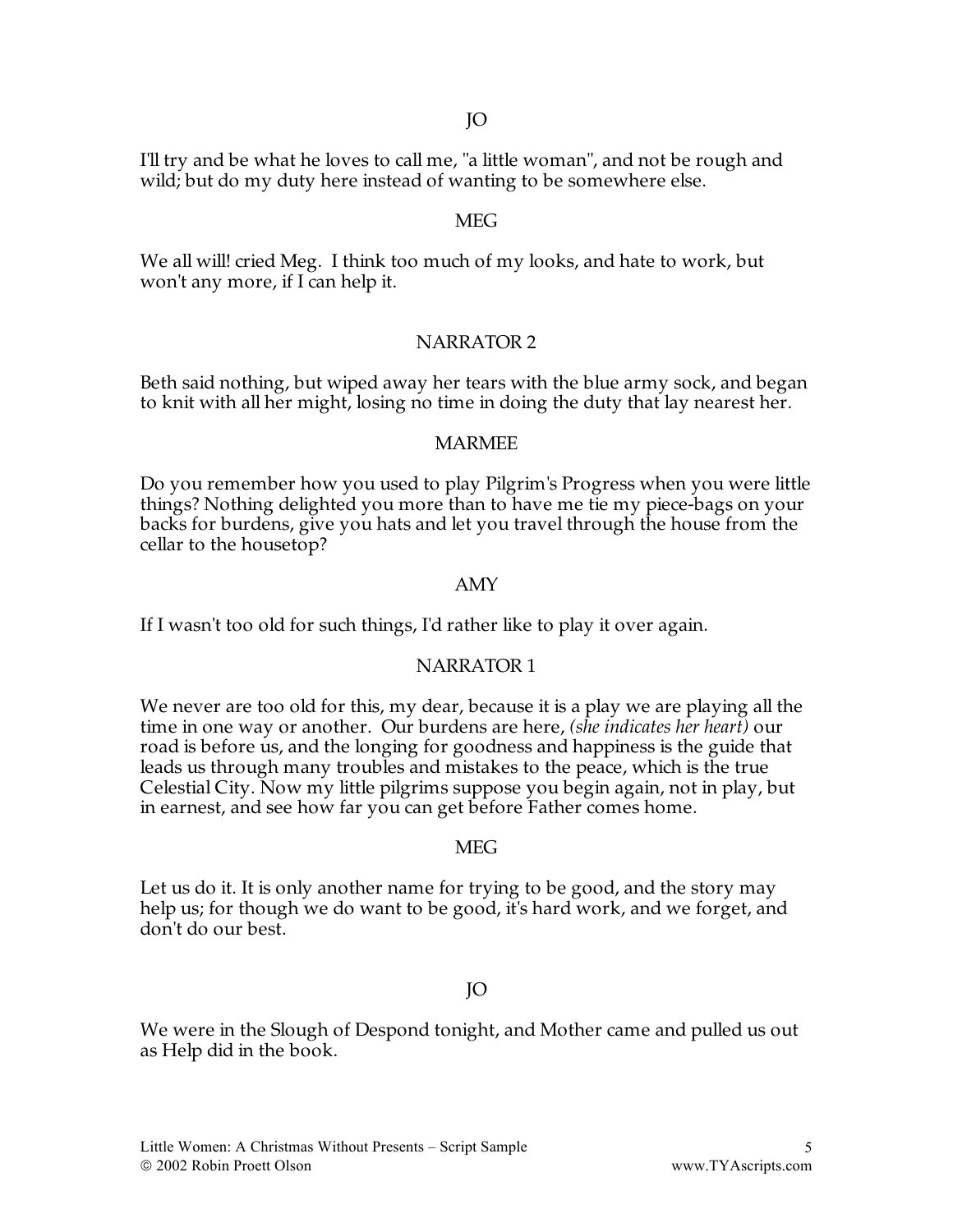### MARMEE

Look under your pillows, Christmas morning, and you will find your guidebook.

### NARRATOR 4

They talked over the new plan while old Hannah cleared the table;

### NARRATOR 5

Then out came the four little work-baskets, and the needles flew as the girls made sheets for Aunt March.

#### ALL

At nine they stopped work,

### NARRATOR 2

and sang, as usual, before they went to bed.

## NARRATOR 3

It had become a household custom, for the mother was a born singer.

### NARRATOR 5

The first sound in the morning was her voice, as she went about the house singing like a lark; and the last sound at night was the same cheery sound, for the girls never grew too old for that familiar lullaby.

ALL

TWINKLE TWINKLE LITTLE STAR HOW I WONDER WHAT YOU ARE. UP ABOVE THE WORLD SO HIGH LIKE A DIAMOND IN THE SKY. TWINKLE TWINKLE LITTLE STAR HOW I WONDER WHAT YOU ARE.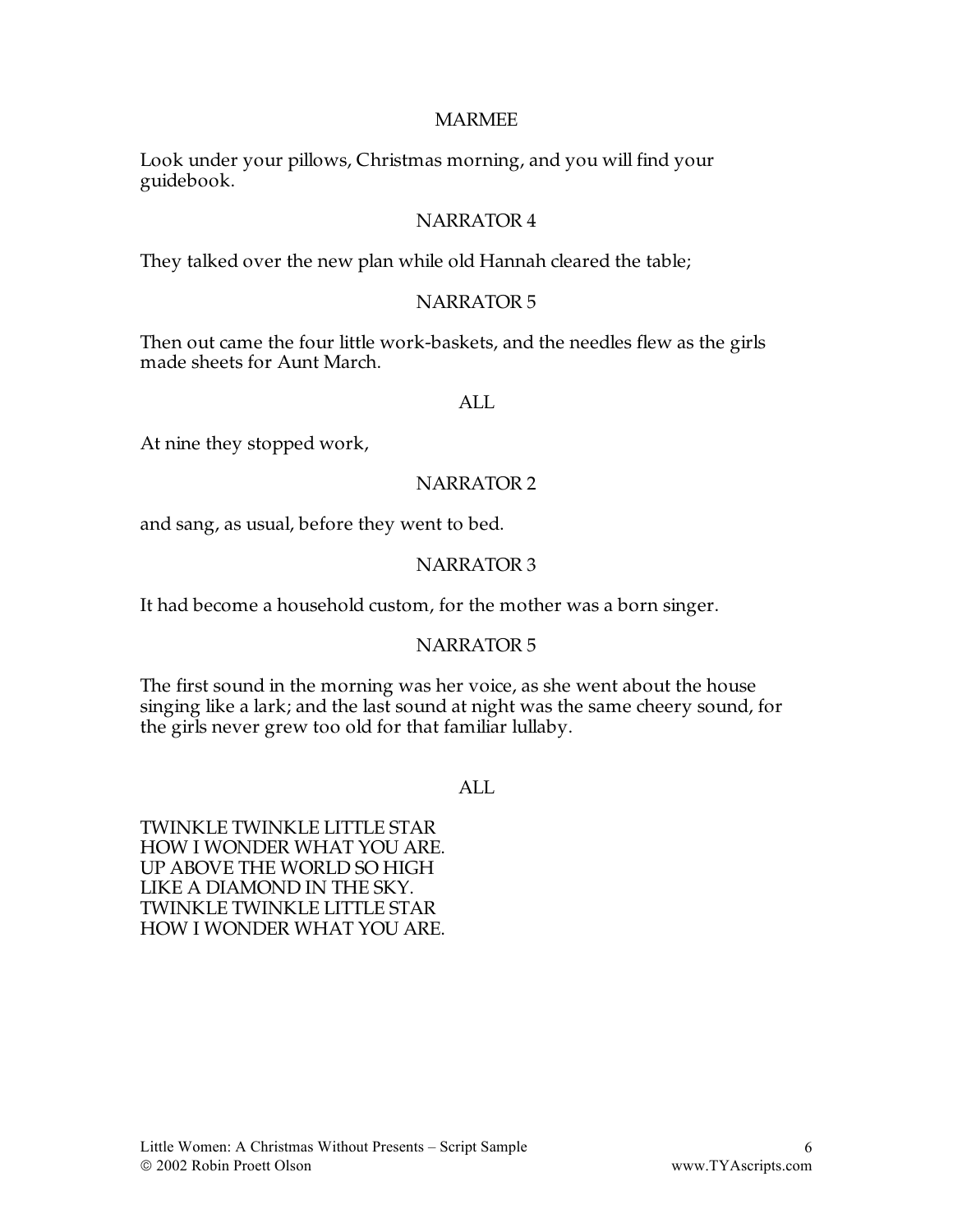### NARRATOR 1

Merry Christmas. Chapter 2.

### NARRATOR 2

Jo was the first to wake in the grey dawn of Christmas morning. No stockings hung at the fireplace, and for a moment she felt as much disappointed as she did long ago, when a little sock fell down because it was so crammed with goodies. Then she remembered her mother's promise, and, slipping her hand under her pillow, drew out a little crimson-covered book.

*She opens the book and begins breaking it in properly.*

JO

Merry Christmas, Meg. Look under your pillow.

#### **MEG**

*The Pilgrim's Progress* by John Bunyan. The Pilgrim's Progress from This World to That Which is to Come. Delivered under the Similitude of a Dream Wherein is Discovered the Manner of His setting Out, His Dangerous Journey and Safe Arrival at the Desired Country.

*Meg and Jo begin together and then Meg takes over the reading.*

### MEG & JO

As I walked through

*Beth and Amy slowly wake, look for their books and join their older sisters.*

### MEG

The wilderness of this world, I lighted on a certain place where was a Den, and I laid me down in that Place to sleep: and, as I slept, I dreamed a dream. I dreamed and behold, I saw a man clothed with rags standing in a certain place, with his face from his own house, a book in his hand, and a great burden upon his back. I looked , and saw him open the book, and read therein;

### JO

*Unable to contain herself, her flair for the dramatic, takes over.*  And as he read, he wept, and trembled and, not being able longer to contain, he brake out with a lamentable cry saying, What shall I do?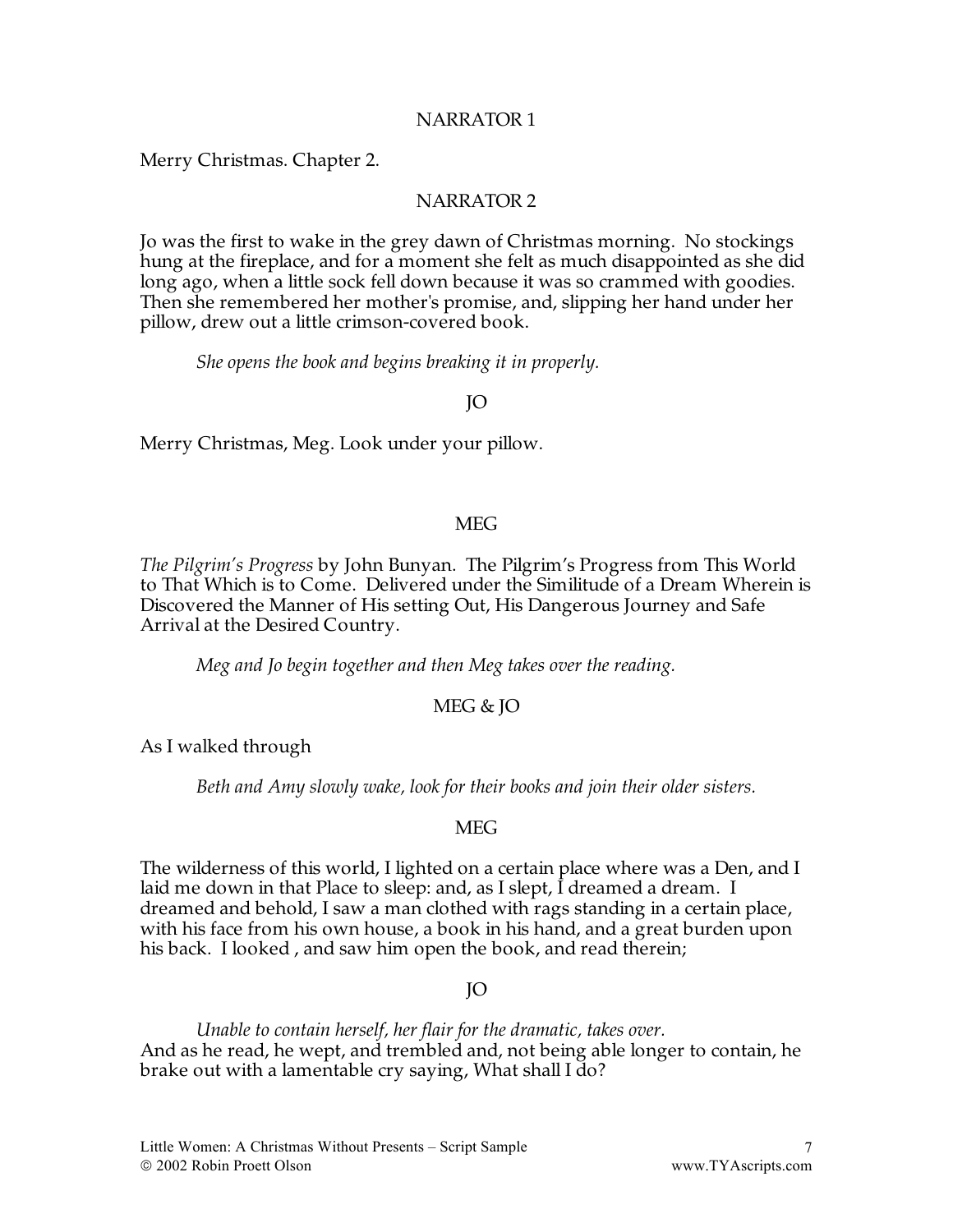*Amy is agitated with the proceedings.*

# **MEG**

Girls, Mother wants us to read and love and mind these books, and we must begin at once. We used to be faithful about it; but since Father went away, and all this war trouble unsettled us, we have neglected many things. You can do as you please; but I shall keep my book on the table here, and read a little every morning as soon as I wake for I know it will do me good, and help me through the day.

*Amy slips out with her present behind her back as Narrator 1 as HANNAH, enters.*

## BETH

Where is Mother?

*The three girls prepare the gifts for Marmee.*

# HANNAH (NARRATOR 1)

Goodness only knows. Some poor creeter come a-beggin', and your ma went straight off to see what was needed. There never was such a woman for givin away vittles and drink, clothes and firin', replied Hannah, who had lived with the family since Meg was born, and was considered by them all more as a friend than a servant.

## MEG

She will be back soon, I think; so have everything ready. Why, where is Amy's bottle of cologne?

### JO

She took it out a minute ago, and went off with it to put a ribbon on it, or some such notion, replied Jo, dancing about the room to take the first stiffness off the new army slippers.

## **BETH**

How nice my handkerchiefs look, don't they! Hannah washed and ironed them for me, and I marked them myself, said Beth, looking proudly at the somewhat uneven letters which had cost her such labor.

## **MEG**

Bless the child! She's gone and put "Mother" on these instead of "M. March."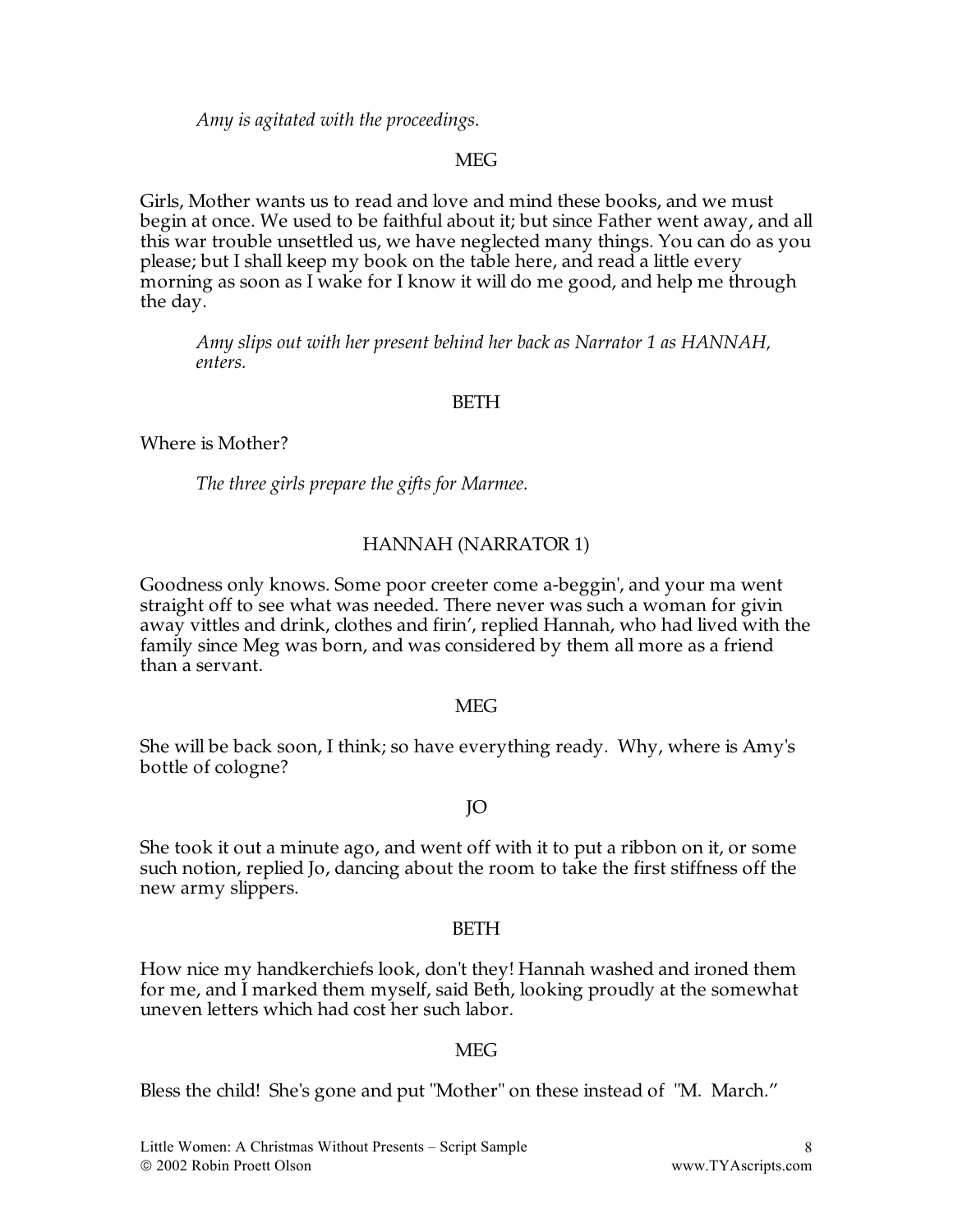How funny!

#### **BETH**

Isn't it right? I thought it was better to do it so, because your initials are 'M. M.', and I don't want anyone to use these but Marmee.

### MEG

It's all right, dear, and a very pretty idea, quite sensible, too, for no one can ever mistake them now. It will please her very much.

*They hear the door open.*

### JO

There's Mother. Hide the basket, quick!

*They begin to sing and greet Marmee, only to find it is Amy.*

### JO

Where have you been, and what are you hiding behind you?

### AMY

Don't laugh at me, Jo! I didn't mean anyone should know till the time came. I only meant to change the little bottle for a big one, and I gave all my money to get it, and I'm truly trying not to be selfish any more. You see, I felt ashamed of my present, after reading and talking about being good this morning, so I ran round the corner and changed it the minute I was up; and I'm so glad, for mine is the handsomest now.

*The door opens again and they restart the Marmee overtures.*

## JO, MEG, AMY & BETH

Merry Christmas, Marmee!

# **MEG**

Many of them!

JO

Thank you for our books.

AMY

We read some,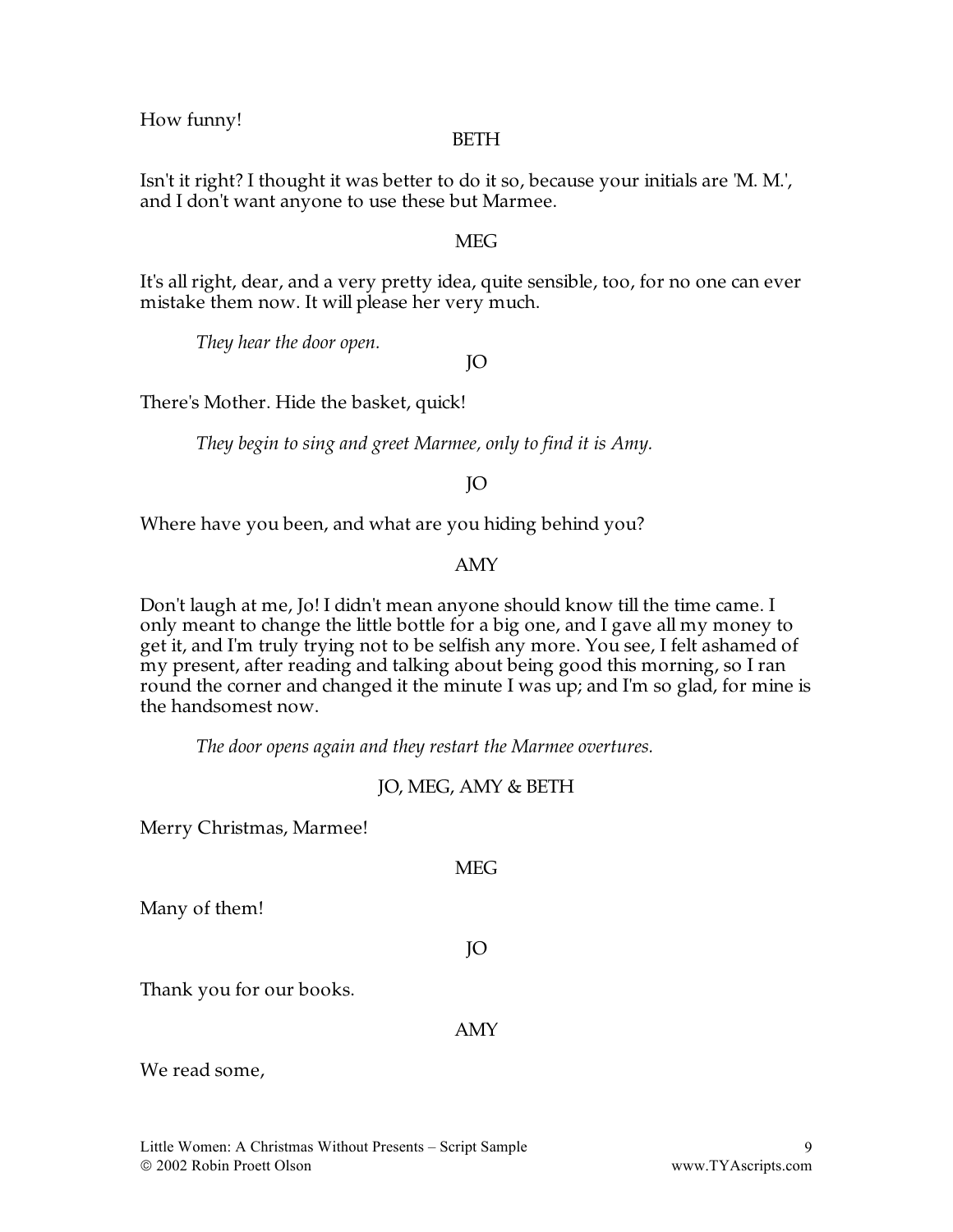#### **BETH**

and mean to, every day.

### MARMEE

Merry Christmas, little daughters! I'm glad you began at once, and hope you will keep on. But I want to say one word before we sit down. Not far away from here lies a poor woman with a little newborn baby. Six children are huddled into one bed to keep from freezing, for they have no fire. There is nothing to eat over there, and the oldest boy came to tell me they were suffering hunger and cold. My girls, will you give them your breakfast as a Christmas present?

#### NARRATOR 5

They were all unusually hungry, having waited nearly an hour,

#### NARRATOR 4

And for a minute no one spoke.

### JO

I'm so glad you came before we began!

### NARRATOR 3

Meg was already covering the buckwheats, and piling the bread into one big plate.

#### BETH

May I go and help carry the things to the poor little children?

### MARMEE

I thought you'd do it. You shall all go, and help me, and when we come back we will have bread and milk for breakfast, and make it up at dinnertime.

*They journey to the Hummels.*

### NARRATOR 4

A poor, bare, miserable room it was,

### NARRATOR 5

With broken windows, no fire,